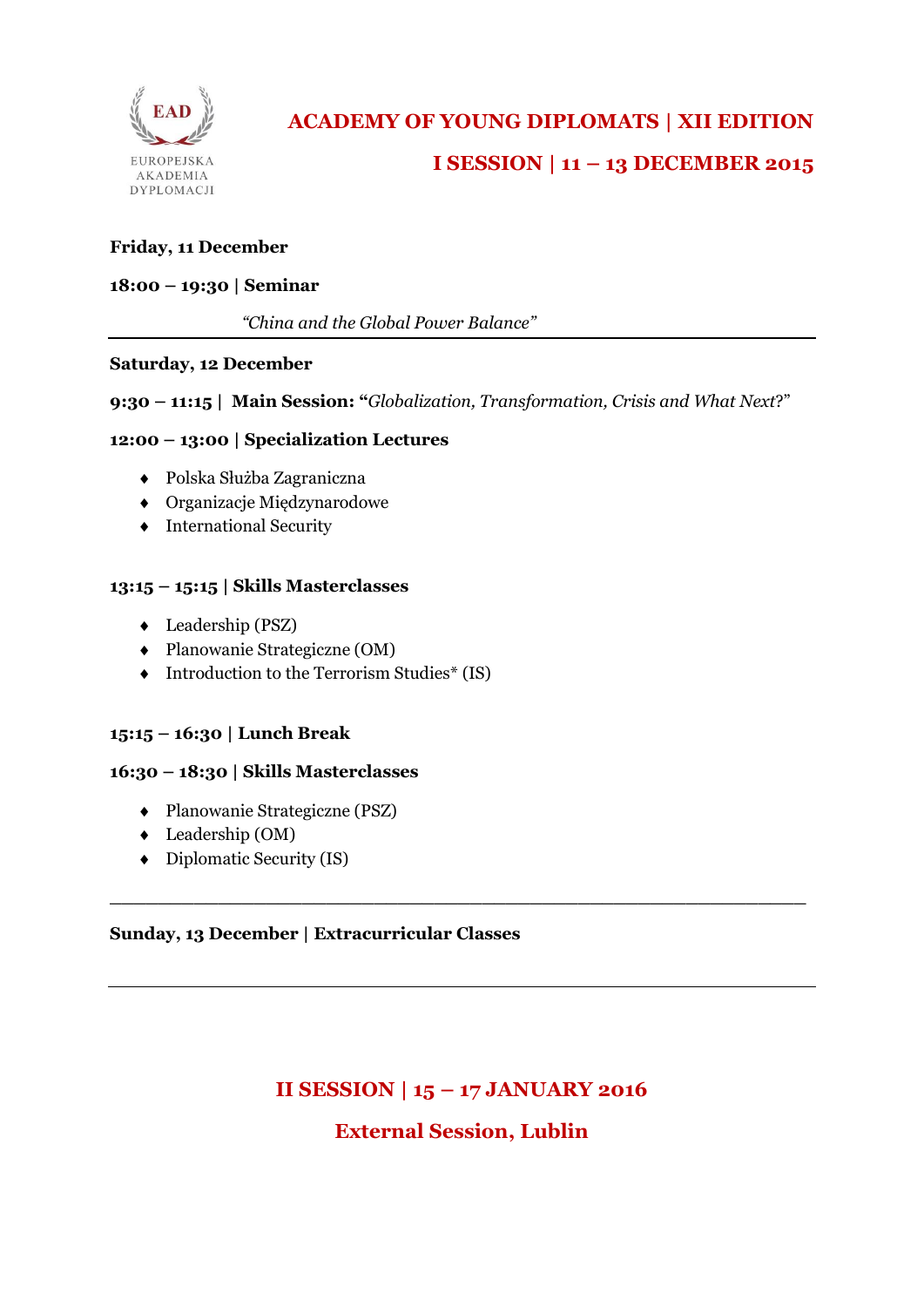

# **III Session | 19 – 21 FEBRUARY 2016**

## **Friday, 19 February**

#### **18:00 – 19:30 | Seminar**

*"Turkey: Between East & West: New Challenges of a Regional Power"*

#### **Saturday, 20 February**

**10:00 – 11:45 | Main Session** "*The Human Rights Agenda and Foreign Policy*"

#### **12:00 – 13:00 | Specialization Lectures**

- Polska Służba Zagraniczna
- Organizacja Międzynarodowa
- $\triangleleft$  International Security

#### **13:15 – 15.15 | Skills Masterclasses**

- Social Media (PSZ)
- Branding Narodowy (OM)
- Strategic Planning (IS)

## **15:15 – 16:30 | Lunch Break**

#### **16:30 – 18:30 | Skills Masterclasses**

- Branding Narodowy (PSZ)
- Social Media (OM)
- ◆ Leadership (IS)

#### **Sunday, 21 February | Extracurricular Classes**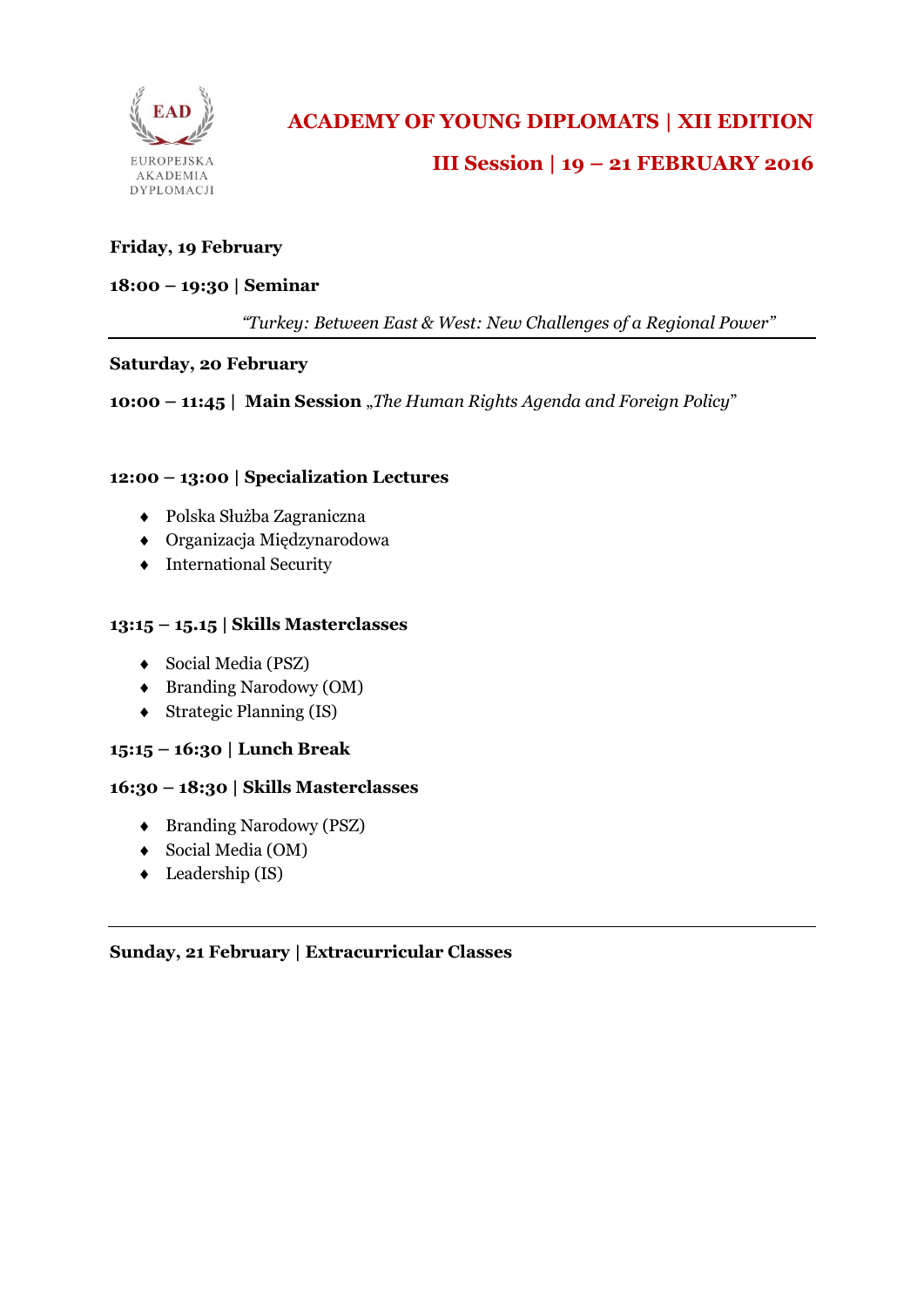

## **Friday, 11 March**

## **18:00 – 19:30 | Seminar**

"The Central Asian knot"

#### **Saturday, 12 March**

## **10:00 – 11:45 | Main Session** "Cultural Diplomacy"

## **12:00 – 13:00| Specialization Lectures**

- Polska Służba Zagraniczna
- Organizacja Międzynarodowa
- $\triangleleft$  International Security

#### **13:15 – 15:15 | Skills Masterclasses**

- Organizowanie Oficjalnych Wizyt (PSZ)
- Protokół Dyplomatyczny 1 (OM)
- Energy Security (IS)

## **15:15 – 16:30 | Lunch Break**

#### **16:30 – 18:30 | Skills Masterclasses**

- Protokół Dyplomatyczny 1 (PSZ)
- Organizowanie Oficjalnych Wizyt (OM)
- Lobbying in the field of Energy Security (IS)

 $\_$  , and the set of the set of the set of the set of the set of the set of the set of the set of the set of the set of the set of the set of the set of the set of the set of the set of the set of the set of the set of th

## **Sunday, 13 March | Extracurricular Classes**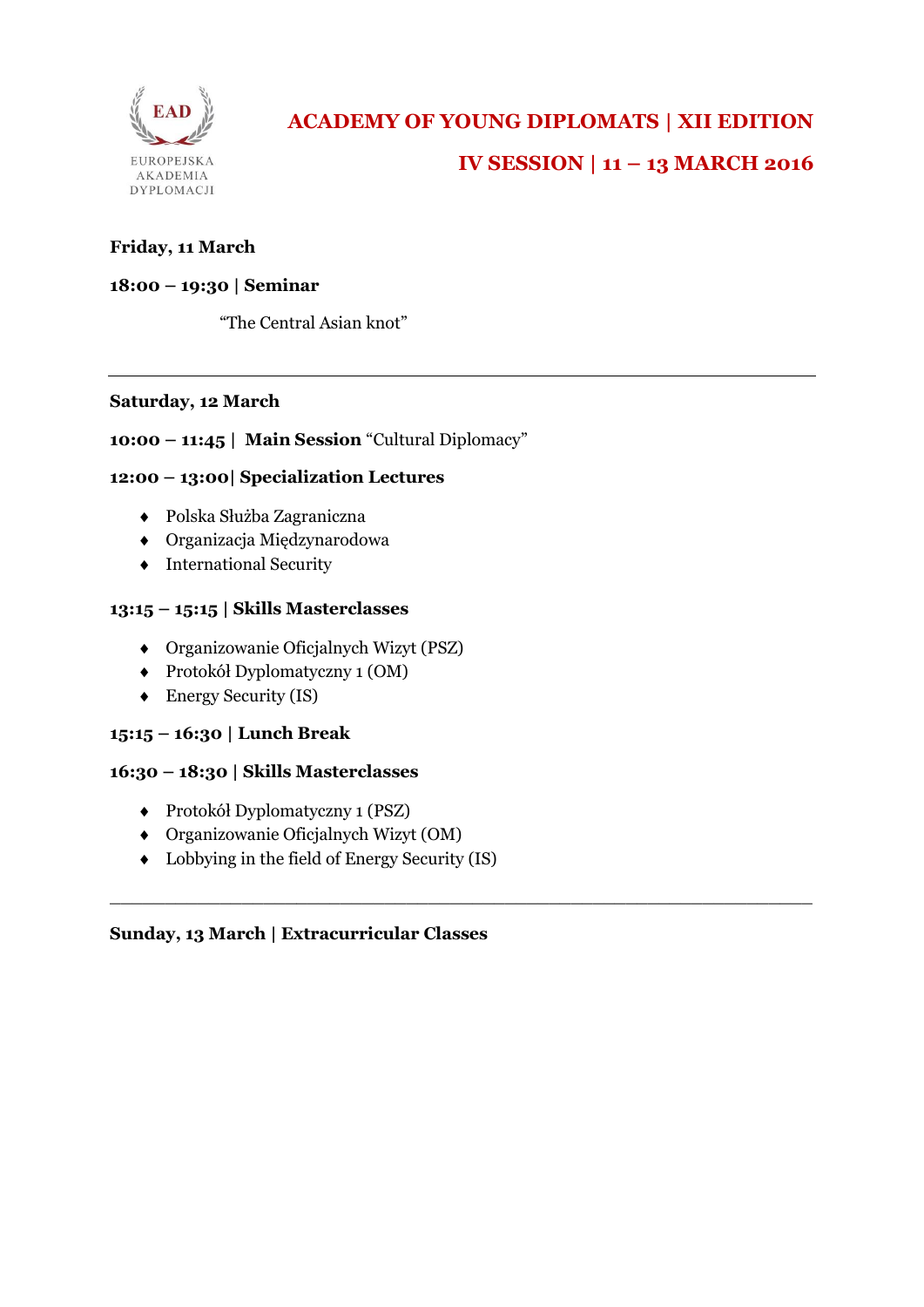

# **ACADEMY OF YOUNG DIPLOMATS | XII EDITION V SESSION | 1 – 3 APRIL 2016 WORKSHOP SESSION**

## **Friday, 1 April**

**18:00 – 19:30 | Seminar**

*"Angola, Kenya, RPA – islands of stabilization in Africa"*

#### **Saturday, 2 April**

## **8:30 – 9.30 | Workshop: Policy Paper Writing**

#### **10:00 – 18:00 | Workshops of Choice\***

Information Security in Diplomacy

Voice Training

Intercultural Communication

Lobbying

Networking

Event Organization in Diplomacy

Running a Political Campaign

On-Camera Speaking

**Sunday, 3 April | Extracurricular Classes**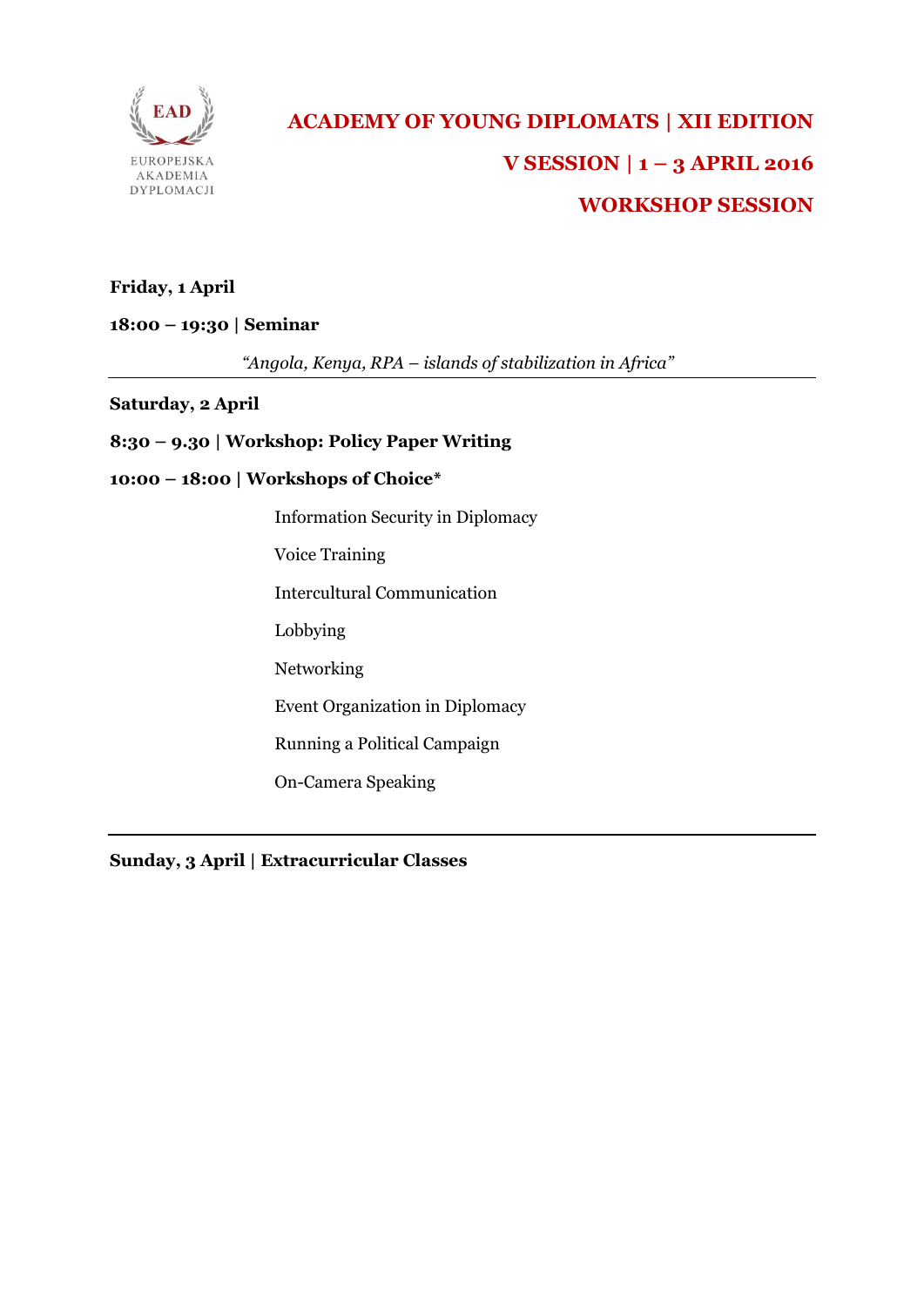

# **ACADEMY OF YOUNG DIPLOMATS | XII EDITION VI SESSION | 22 – 24 APRIL 2016**

## **Friday, 22 April**

**18:00 – 19:30 | Seminar "***Sweden's Foreign Policy"*

## **Saturday, 23 April**

## **10:00 – 11:45 | Main Session** "EU Economic Diplomacy"

## **12:00 – 14:00| Skills Masterclasses**

- ◆ Savoir Vivre (PSZ)
- Dyplomacja Publiczna (OM)
- $\triangleleft$  Negotiations (IS)

#### **14:00 – 15:30 | Lunch Break**

#### **15:30 – 18:30 | Diplomacy in Practice**

- Protokół Dyplomatyczny 2 (PSZ)
- Negocjacje (OM)
- $\leftarrow$  Public Diplomacy (IS)

**Sunday, 24 April | Extracurricular Classes**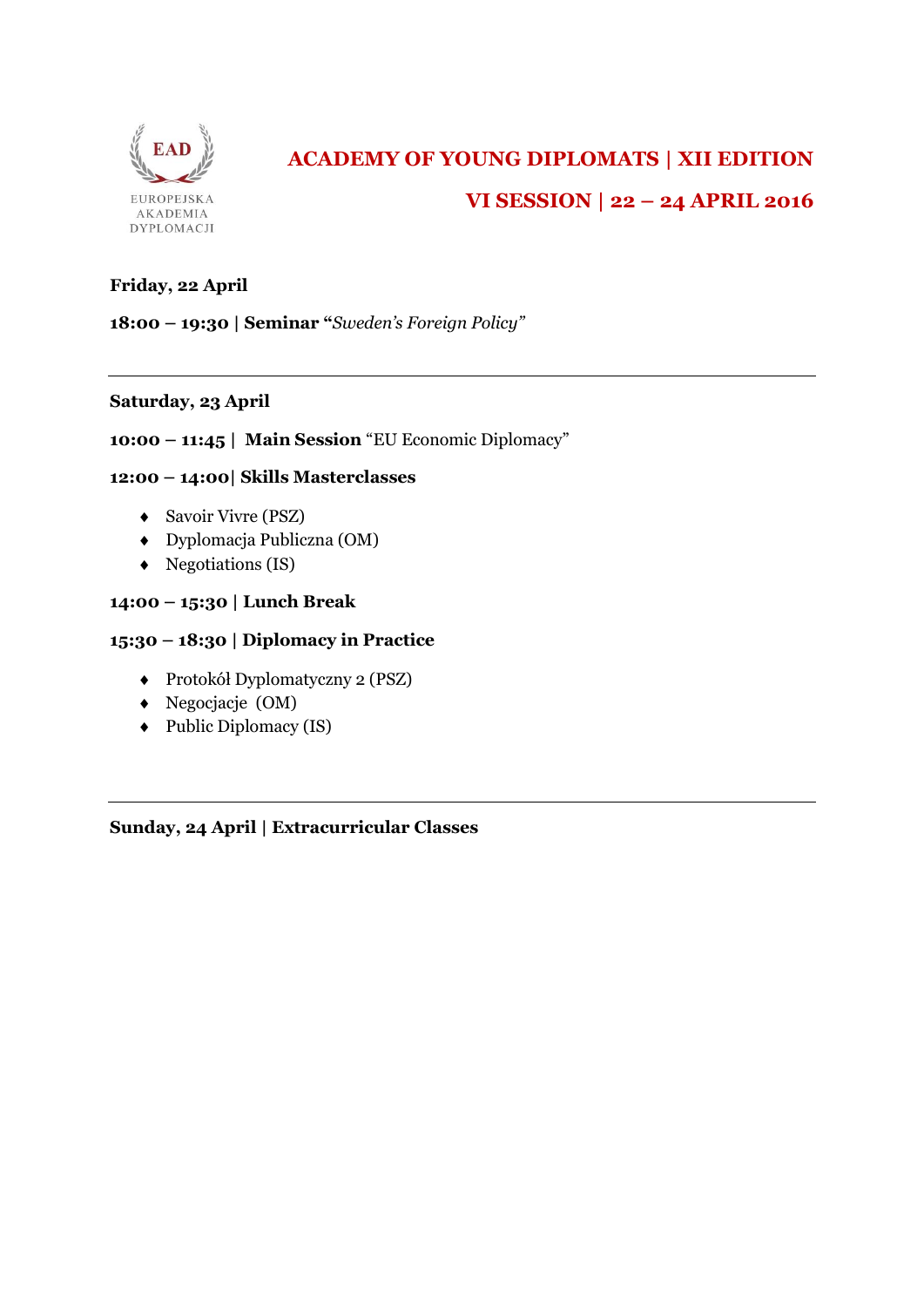

#### **Friday, 20 May**

#### **18:00 – 19:30 | Seminar**

*"Successes and challenges in Latin America"*

#### **Saturday, 21 May**

#### **10:00 – 11:45 | Main Session** "Developments in Transatlantic Relations"

#### **12:00 – 14:00| Diplomacy in Practice**

- Wystąpienia Publiczne (PSZ)
- Savoir Vivre (OM)
- ◆ Conflict Resolution (IS)

#### **14:00 – 15:30 | Lunch Break**

#### **15:30 – 18:30 | Skills Masterclasses**

- Praca z Mediami (PSZ)
- Protokół Dyplomatyczny 2 (OM)
- Crisis Management (IS)

**Sunday, 22 May | Extracurricular Classes**